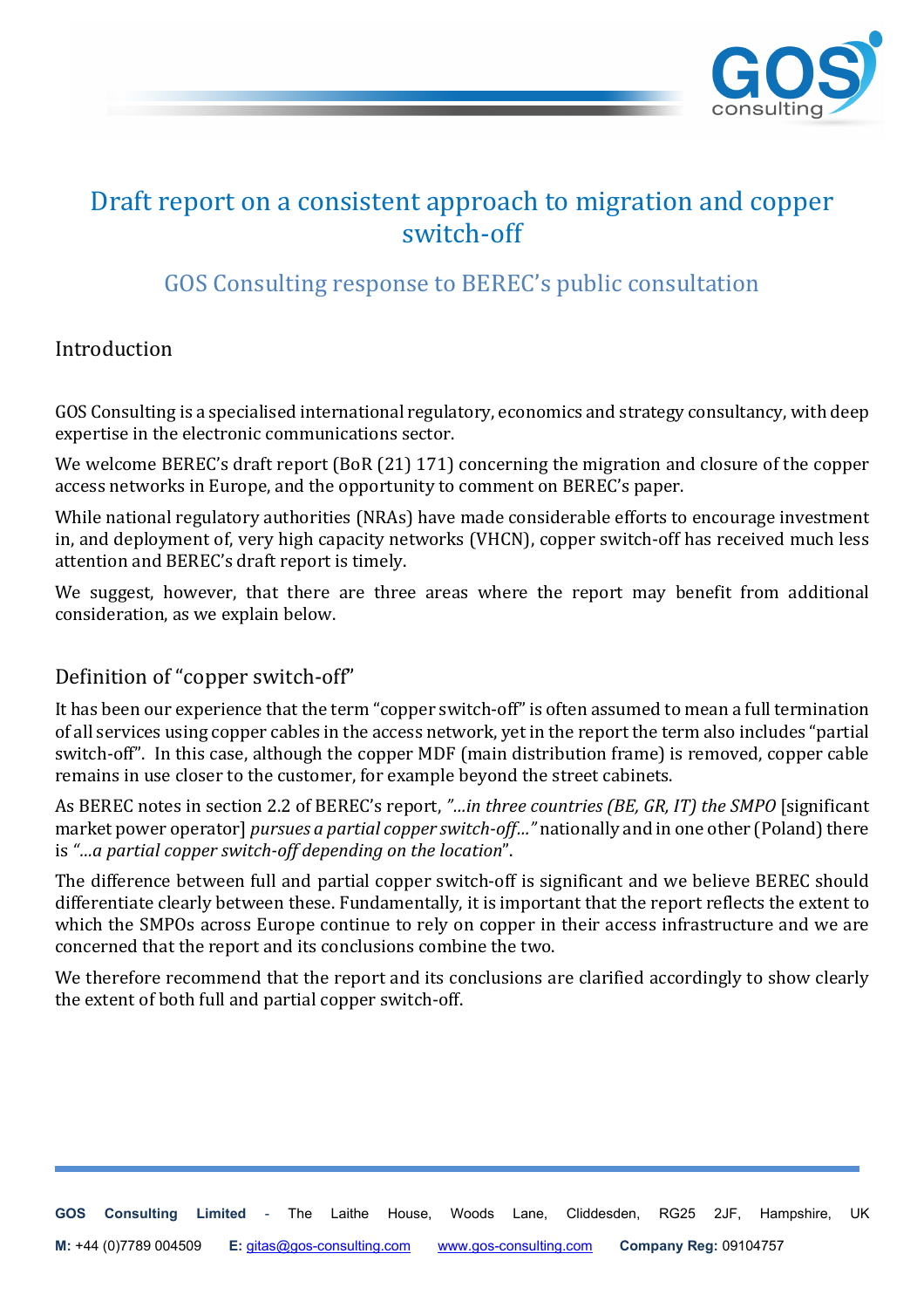

Definition of "alternative network operator"

In BEREC's report BEREC uses the term "alternative network operator" to mean any operator other than the SMPO and, in the context of the report, specifically those operators who purchase wholesale copper based services from the SMPO.

Operators other than the SMPO fall into two categories:

- 1. Those that are downstream from the SMPO and use wholesale access services in order to deliver their services to end users (often referred to as retail service providers), and
- 2. Those that build networks in competition to the SMPO, some of whom compete across wholesale and retail markets and others compete at only retail or wholesale levels (often referred to as alternative network providers (altnets)).

In our experience, the significance and impact of the SMPO copper switch-off is very different for these two groups of competitors to the SMPO and we consider it would be helpful if the report addressed them both.

Our reading of the report suggests that its main focus has been on the downstream competitors and potential disruption to their services which rely on wholesaled access to the SMPO. This is certainly a very important factor that warrants detailed review.

SMPO copper switch-off is, however, also important for operators building competing fibre networks. The timing, communications, and conditions around the copper switch-off could have a significant impact on the incentives to build competing new fibre networks.

#### Economic incentives for copper switch-off

Our own analysis of copper switch-off incentives suggests that market forces alone may not lead to the optimal timing of the copper switch-off programme for the SMPO. NRA intervention designed to fit local market conditions may be required, not only to mitigate the risks of switch-off as discussed in BEREC's report, but also to achieve its benefits.

NRAs could benefit from reviewing these incentives, which will depend upon factors including:

- whether the SMPO has developed its own VHCN
- the number and extent of competing VHCNs
- whether the SMPO is vertically integrated
- the availability of civil engineering infrastructure (CEI) access products

Considering these factors, NRAs may need to intervene to ensure that copper switch-off goes ahead on a timely basis and on appropriate terms in order to

- Protect consumer interests
- Incentivise VHCN investment by SMPO and altnets
- Create the correct economic incentives for downstream service providers